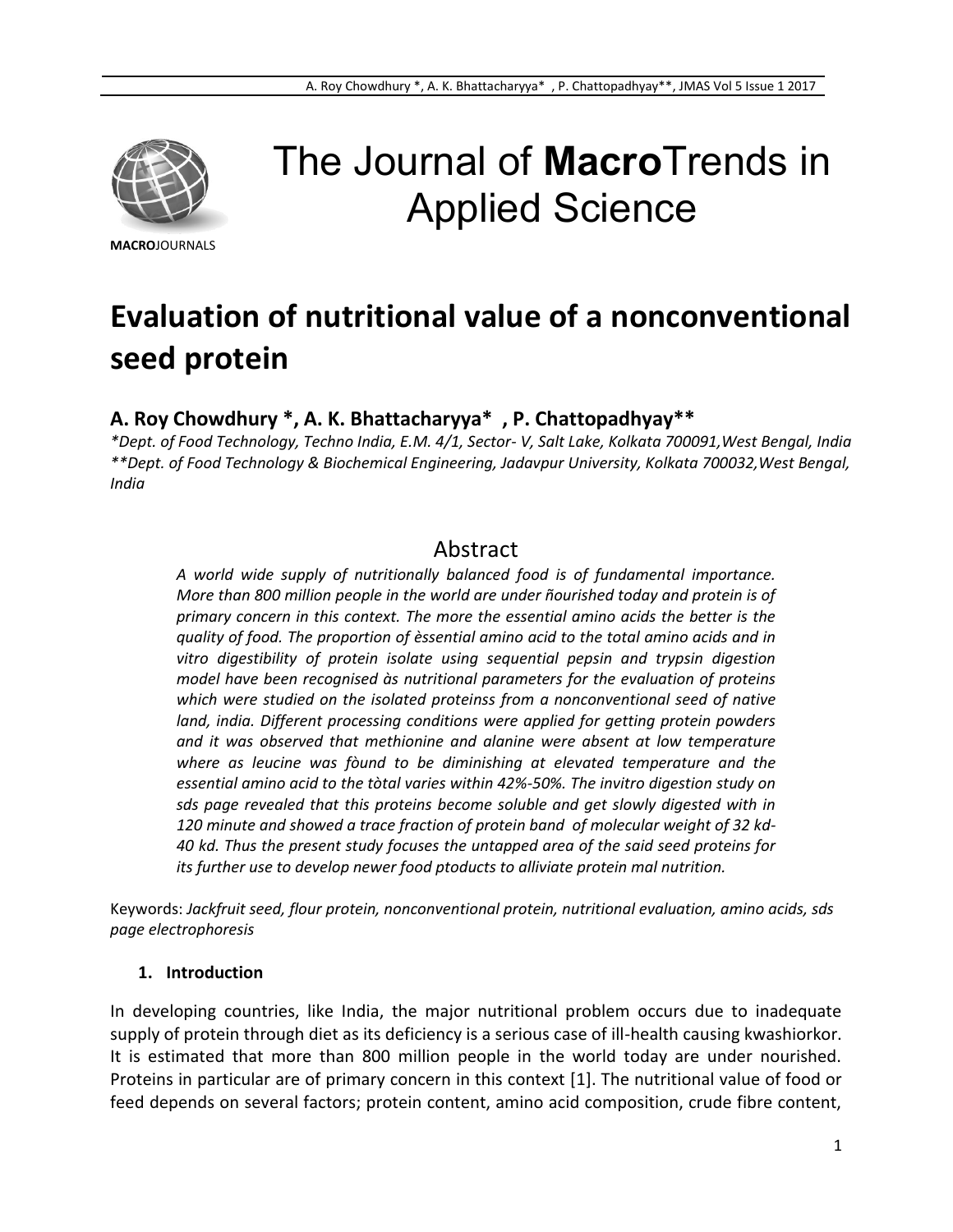contents of vitamins and minerals and possible presence of toxic substances [2]. Having all the different nutrients in appropriate amounts through foods and a world wide supply of nutritionally balanced food is of fundamental importance. The more the essential amino acids the better is the quality of food. The proportion of essential amino acid, EAA ( E ) to total amino acids ( T ) that is E/ T%, determination of nitrogen release during digestion [3] and the in vitro digestibility of protein isolate using sequential pepsin and trypsin digestion model [4,5 ] have also been recognized as a nutritional parameters for the evaluation of proteins. In order to get the full nutritional benefit, the functional properties of the protein should also be considered

The high cost of animal proteins has made it highly imperative to search for cheap and abundant sources of proteins with desirable functional and nutritional properties. In recent years, research attention has been focused mainly on inexpensive vegetable proteins and underutilized seeds [6] as sources of low- cost proteins to supplement human diets for product formulation and food fortification [7].

In spite of its high nutrient content, seeds of jackfruits have found limited applications in the food processing industry due to lack of research information. Research efforts have been focused mainly on proximate composition, physicochemical characteristics of flours and jackfruit seed starch and their limited use in food fortification [ 8-11].

Jackfruit (*Artocarpus heterophyllus Lam.*) is a popular fruit crop which is abundant in India, Bangladesh, Thailand and other parts of the Tropics [12,13]. The edible bulbs of ripe jackfruit are either consumed fresh or processed into canned products in India. Jackfruit is gaining popularity even in the United States due to emerging ethnic and mainstream marketing opportunities [14]. Seeds make up around 10 -15% of the total fruit weight and have high carbohydrate and protein contents [15,16]. As the seeds are normally discarded and are usually considered as underutilized agro waste, utilization of its flour and protein would be worth exploring.

Detailed characterization of jackfruit seed proteins when subjected to heat treatment needs to be focused more. Hence the effective study of nutritional behaviours of heat treated jackfruit seed proteins are aimed at for their utilization in food formulations. The complete study of functionality, amino acid score and in vitro digestibility of isolated protein was targeted to correlate the effect of drying on these attributes with a view to inclusion of proteins as functional ingredients and food supplements.

Wheat flour and bakery products serve as staple food and is probably the largest snack food among all age groups for rural as well as urban sectors of India [17] and also all over the world [18] because of their low manufacturing cost, more handling convenience and long shelf life. As the seeds can not be stored for a longer period because of its high moisture level, they are subjected to drying operation to achieve a shelf stable useable form for utilization.

For efficient utilization of jackfruit seed flour or proteins blended with wheat or rice flours for preparing bakery items, idli or extruded food, it is necessary to study its functional and nutritional properties.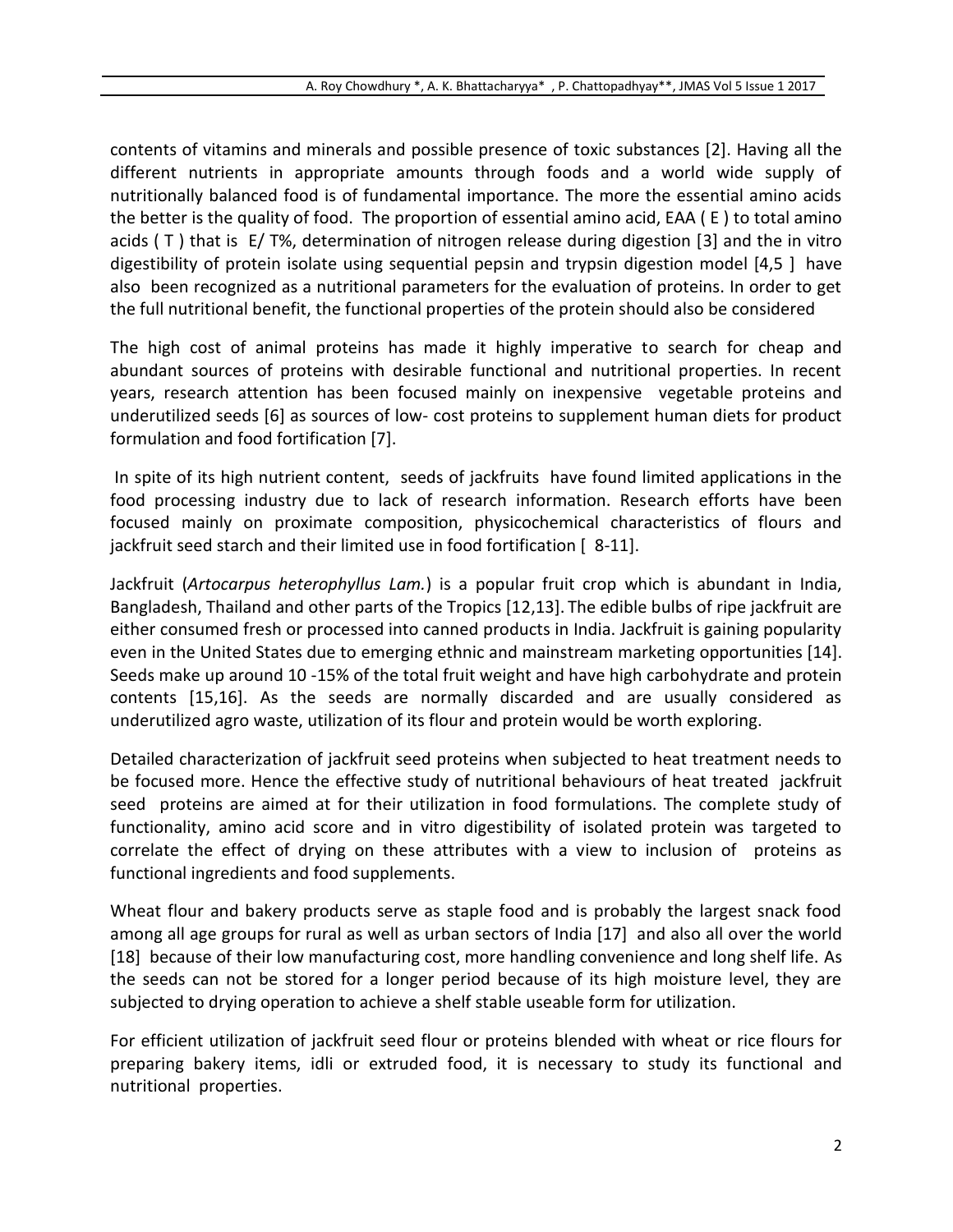#### **2. Materials and methods**

#### **2.1 Seeds**

Indian Jackfruit seeds (58.43 % average moisture content) with white seed coverings were collected from local markets of Kolkata, West Bengal, India and were used for this study.

# **2.2 Preparation of jack fruit seed flours**

Four varieties of flours were prepared with varying heat treatment on lye peeled jackfruit seed chips by keeping at 50<sup>o</sup>C, 60<sup>o</sup>C, 80<sup>o</sup>C and 105<sup>o</sup>C following the method of Roy Chowdhury et al. (2012) [19]. The other variant of flours were prepared without removing the outer brown seed coat followed by drying the chips as per the method described above. The colour of this flour was brown and was stored for subsequent studies.

# **2.3 Amino acid analysis**

The amino acid composition of the flour samples was determined by an automatic amino acid analyzer (Waters M510, USA), using PICO.TAG column. The determination was carried out at 38  $\rm ^{0}C$  and the detection wavelength 254 nm and flow rate 1.0 micro L per minute. The samples were hydrolyzed with 6 N HCl for 24 h at 110  $^0$ C in a sealed tube. The amino acid composition was reported as g/100 g of flour sample.

# **2.4 Evaluation of nutritional parameters**

The amino acid composition of the jackfruit seed flours was used for calculating of the nutritional value of jackfruit seed proteins following the method of Chavan, McKenzie, & Shahidi (2001)[20].The proportion of essential amino acids (E) to total amino acids (T) of the protein is summarized below.

 $E/T % =$  $\text{IIe} + \text{Leu} + \text{Lys} + \text{Met} + \text{Cys} + \text{Phe} + \text{Tyr} + \text{Thr} + \text{Val} + \text{His}$   $\times$  100 ------------------------------------------------------------------------------------------------------------------------

Ala + Asp + Arg + Gly + Glu + Ile + Leu + Lys + Met + Cys + Phe + Tyr + Pro + Ser + Thr + Val + His

# **2.5 Preparation of Jackfruit seed protein isolates**

The protein isolates were prepared from 60  $^0$ C flour, maintaining the ratio of defatted flour : deionised water as 1: 20 . The mixture was adjusted to pH 10 with 1.0 N NaOH. After continuously stirring for 1 h, the suspensions were centrifuged at 5500 rpm for 30 minutes. The pH of the supernatants was adjusted to pH 4.5 to 4.8 with 1 N HCl and the precipitates were collected by centrifugation . The obtained precipitates were washed with pre-cooled deionized water, and dispersed in the deionized water. The dispersions were adjusted to pH 7.0 with 1 N HCl, and then concentrated. The sample was subjected to tray drying at 50  $^{0}$ C overnight.

**2.6.** Proximate composition was carried out using AOAC, 1984 methods and Functional properties of protein isolates were determined.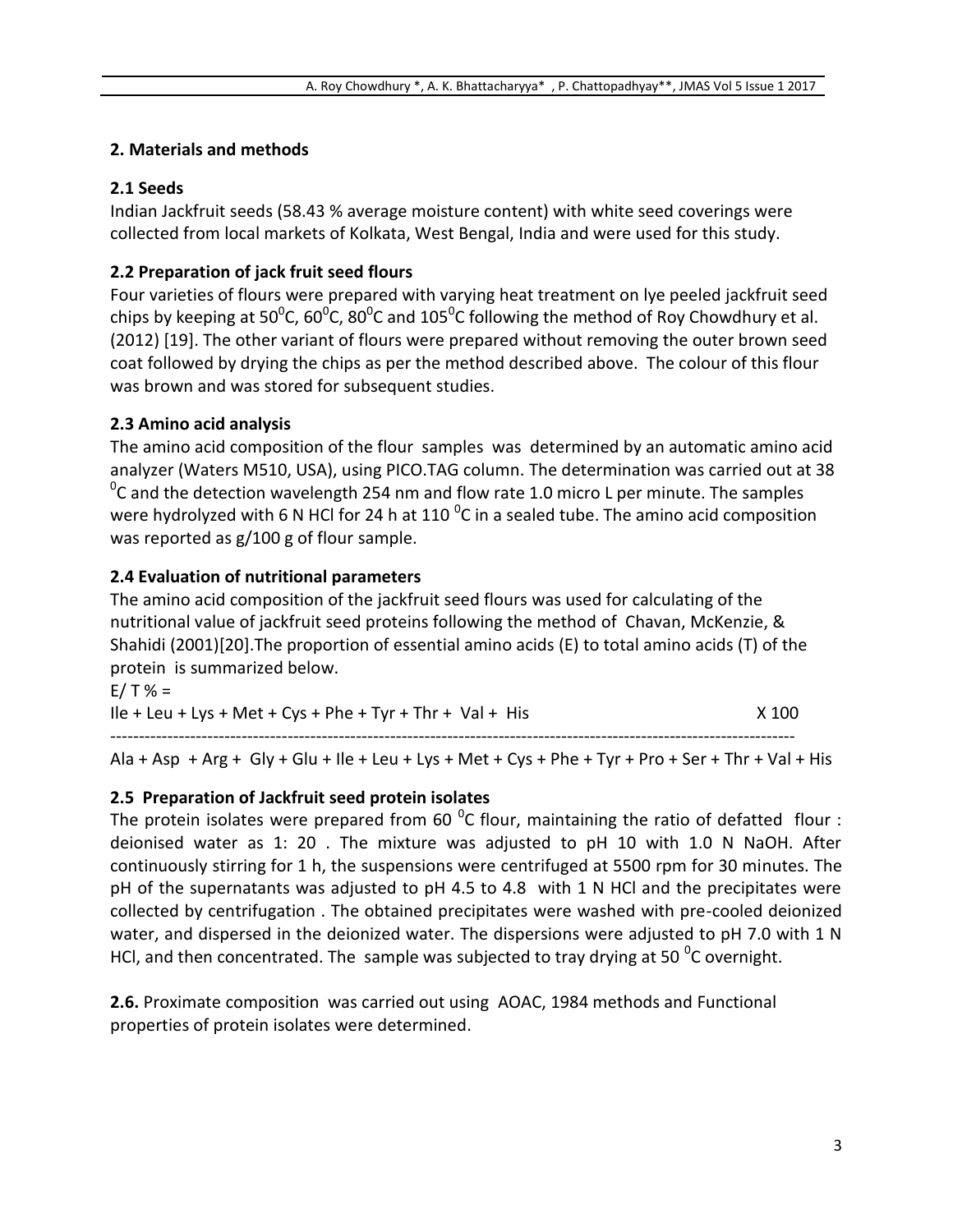#### **2.7****Sequential in vitro protein digestion**

The in vitro digestibility of protein isolates was evaluated using sequential pepsin and trypsin digestion model according to the method of Chavan et al. (2001) and Nunes et al. (2004)[21]. For SDS-PAGE analysis of digestion process, aliquots (200 microL) of the protein and enzyme mixtures were taken after specific periods of incubation time (0–120 min),

#### **2.8 Electrophoresis of the protein digest**

The one dimensional SDS- PAGE was carried out according to the methods of Laemmli (1970) [22].

#### **3**. **Results**

#### **3.1 Proximate analysis of protein isolate**

The protein, moisture, ash and fat contents of flour ( treated at 60  $^0$ C) protein isolates prepared under tray drying, are shown in **Table 1.**

#### **Table 1 : Proximate compositions and functional behaviour of flour protein isolates (Tray dried )**

| <b>Proximate composition of tray</b><br>dried protein isolate |                                        | <b>Functional properties of flour protein isolate</b> |                                                                         |  |
|---------------------------------------------------------------|----------------------------------------|-------------------------------------------------------|-------------------------------------------------------------------------|--|
| Constituents                                                  | wet basis %,<br>gm/100gm of<br>isolate | Properties                                            | Tray dried protein                                                      |  |
| Moisture                                                      | 9.02                                   | Water absorption<br>capacity                          | 4.84 ml/gm                                                              |  |
| Protein                                                       | 73.07                                  | Oil absorption<br>capacity                            | $42.4\% + (-2.1)$                                                       |  |
| Ash                                                           | 2.38                                   | <b>Bulk Density</b>                                   | 38 gm/100ml +/-2.8                                                      |  |
| Fat                                                           | 0.36                                   | Foam capacity &<br>stability                          | $400$ ml/gm,<br>400ml/gm (15 min)<br>300ml/gm (30 min)<br>250ml/gm(1hr) |  |
| Carbohydrates                                                 | 15.17                                  | Gelation capacity                                     | No gelation observed within<br>2% - 20% concentration                   |  |
|                                                               |                                        | Protein solubility                                    | 38.7%                                                                   |  |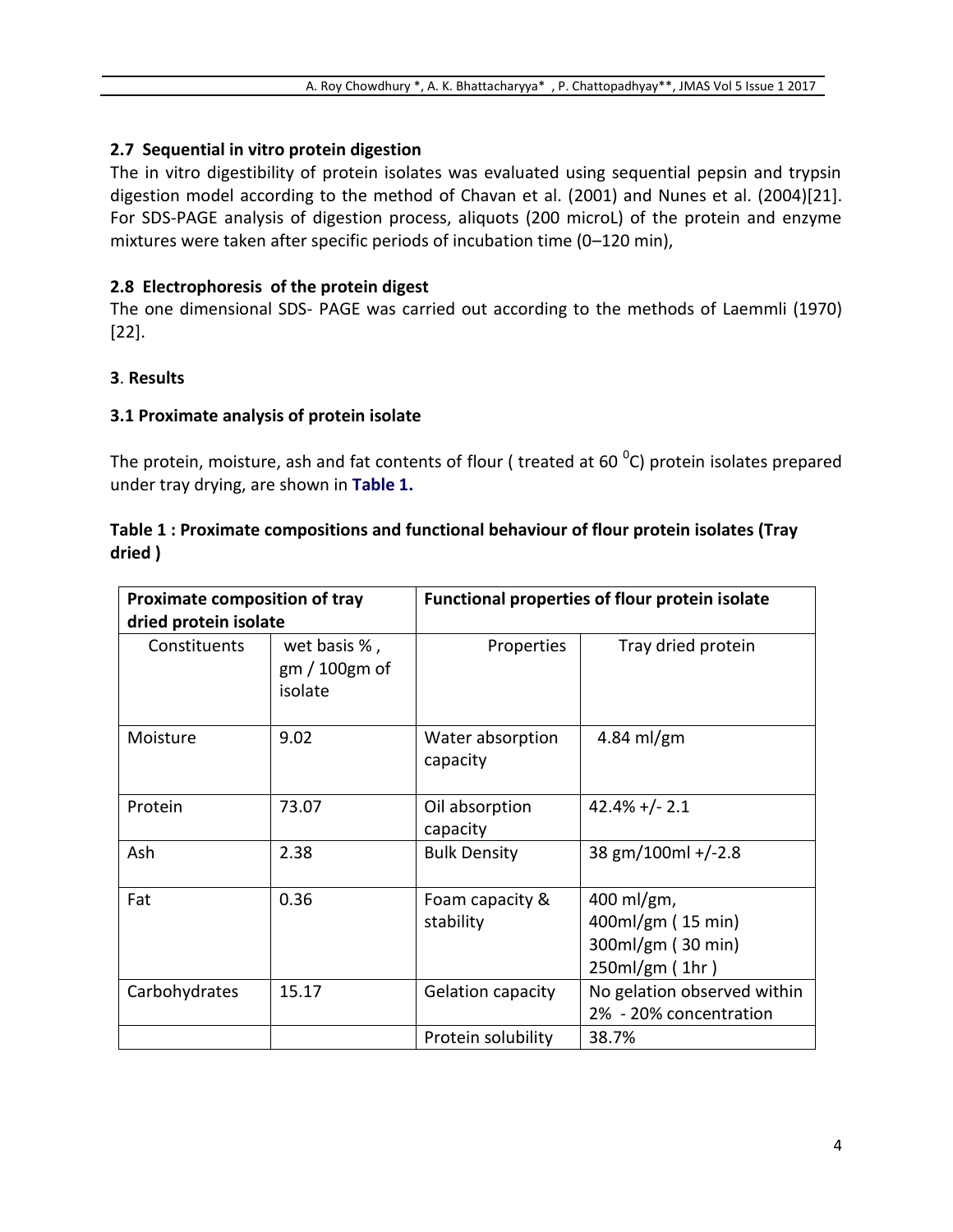# **3.2 Amino acid composition and evaluation**

|  | Table 2: Amino acid compositions of JFS Flour Proteins under various heat treatments |  |  |
|--|--------------------------------------------------------------------------------------|--|--|
|--|--------------------------------------------------------------------------------------|--|--|

| Amino acid           | JFS flour 1     | JFS flour 2    | JFS flour 3    | JFS flour 4                         | FAO/WHO                                                                          |
|----------------------|-----------------|----------------|----------------|-------------------------------------|----------------------------------------------------------------------------------|
|                      | 50 $^{\circ}$ C | $60^{\circ}$ C | $80^{\circ}$ C | JFS flour<br>60°C with<br>seed coat | suggested<br>requirements<br>$(2-5$ year<br>old) for<br>essential<br>amino acids |
| S(serine)            | 5.5620          | 2.6528         | 1.4625         | 2.6659                              |                                                                                  |
| G(glycine)           | 10.2905         | 4.7528         | 2.5356         | 4.7133                              | $\blacksquare$                                                                   |
| H(histidine)         | 1.9291          | 0.9663         | 0.5597         | 0.9980                              | 1.9                                                                              |
| R (arginine)         | 24.8356         | 3.1449         | 1.2616         | 2.5036                              | $\blacksquare$                                                                   |
| T (threonine)        | 0.9462          | 2.3047         | 1.2216         | 2.4526                              | 3.4                                                                              |
| A (alanine)          | absent          | 1.4831         | 0.8511         | 1.4668                              | $\overline{\phantom{0}}$                                                         |
| P (proline)          | 0.0452          | 2.1202         | 1.3325         | 2.1619                              | $\overline{a}$                                                                   |
| Y (tyrosine)         | 3.9016          | 1.1406         | 0.6048         | 1.2479                              | $\frac{1}{2}$                                                                    |
| $V$ (valine)         | 5.4368          | 2.5676         | 1.5595         | 2.6386                              | 3.5                                                                              |
| M<br>(methionine)    | absent          | 0.3502         | 0.3433         | 0.3514                              | $\overline{a}$                                                                   |
| C (cysteine)         | 0.7490          | 0.8678         | 0.3660         | 0.7205                              | $\frac{1}{2}$                                                                    |
| I/L (isoleucine)     | 2.3334          | 1.4406         | 0.8394         | 1.5364                              | 2.8                                                                              |
| L( leucine)          | 0.1326          | 0.1120         | absent         | absent                              | 6.6                                                                              |
| F<br>(phenylalanine) | 6.0050          | 1.2155         | 1.7178         | 1.6144                              | $\frac{1}{2}$                                                                    |
| K ( lysine)          | 0.9748          | 2.3495         | 1.0687         | 2.5369                              | 5.8                                                                              |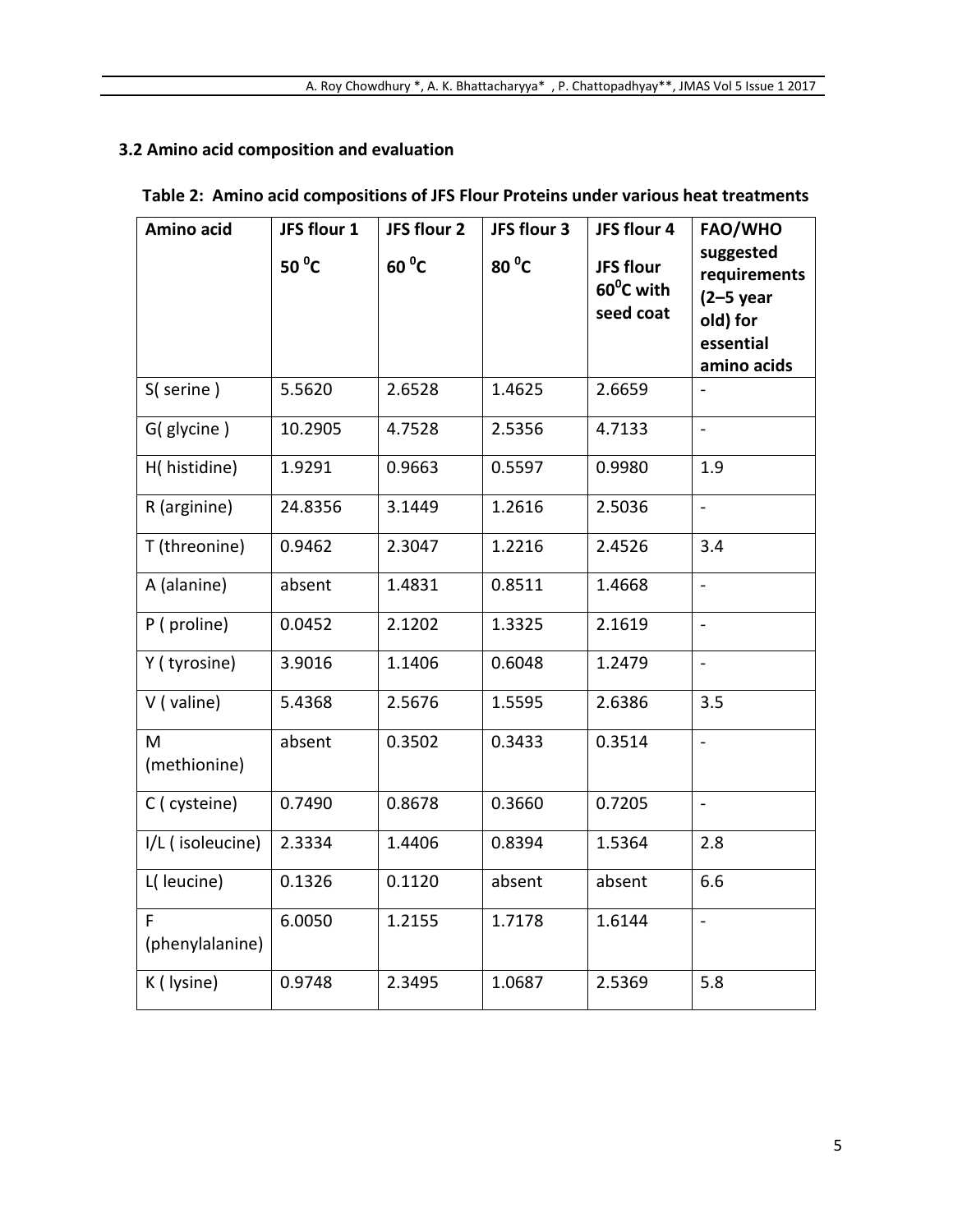| Amino acid                                                      | JFS flour 1<br>50 $\mathrm{^0C}$ | JFS flour 2<br>$60^{\circ}$ C<br>without<br>seed coat | JFS flour 3<br>80 °C | <b>JFS flour</b><br>60 <sup>o</sup> C with<br>seed coat | <b>FAO/WHO</b><br>suggested<br>requirements<br>$(2-5$ year old)<br>for essential<br>amino acids |
|-----------------------------------------------------------------|----------------------------------|-------------------------------------------------------|----------------------|---------------------------------------------------------|-------------------------------------------------------------------------------------------------|
| <b>Total sulfur</b><br>containing<br>amino acids<br>(Met & Cys) | 0.7490                           | 1.218                                                 | 0.7093               | 1.0719                                                  | 2.5                                                                                             |
| Total<br>aromatic<br>amino acids<br>(Phy & Tyr)                 | 9.9066                           | 2.3561                                                | 2.3226               | 2.8623                                                  | 6.3                                                                                             |
| E, Total<br>essential<br>amino acids                            | 18.5069                          | 12.1742                                               | 7.676                | 12.8488                                                 | 32.8                                                                                            |
| Total non-<br>essential<br>amino acids                          | 24.8808                          | 14.1544                                               | 7.4433               | 13.5115                                                 | $\blacksquare$                                                                                  |
| E/T(%)                                                          | 42.6547                          | 46.2395                                               | 50.7695              | 48.7429                                                 | $\blacksquare$                                                                                  |
| T, Total<br>amino acids                                         | 43.3877                          | 26.3286                                               | 15.1193              | 26.3606                                                 | $\overline{a}$                                                                                  |

**Table 3 : Nutritional evaluation of heat treated jack fruit seed proteins under different conditions in drying**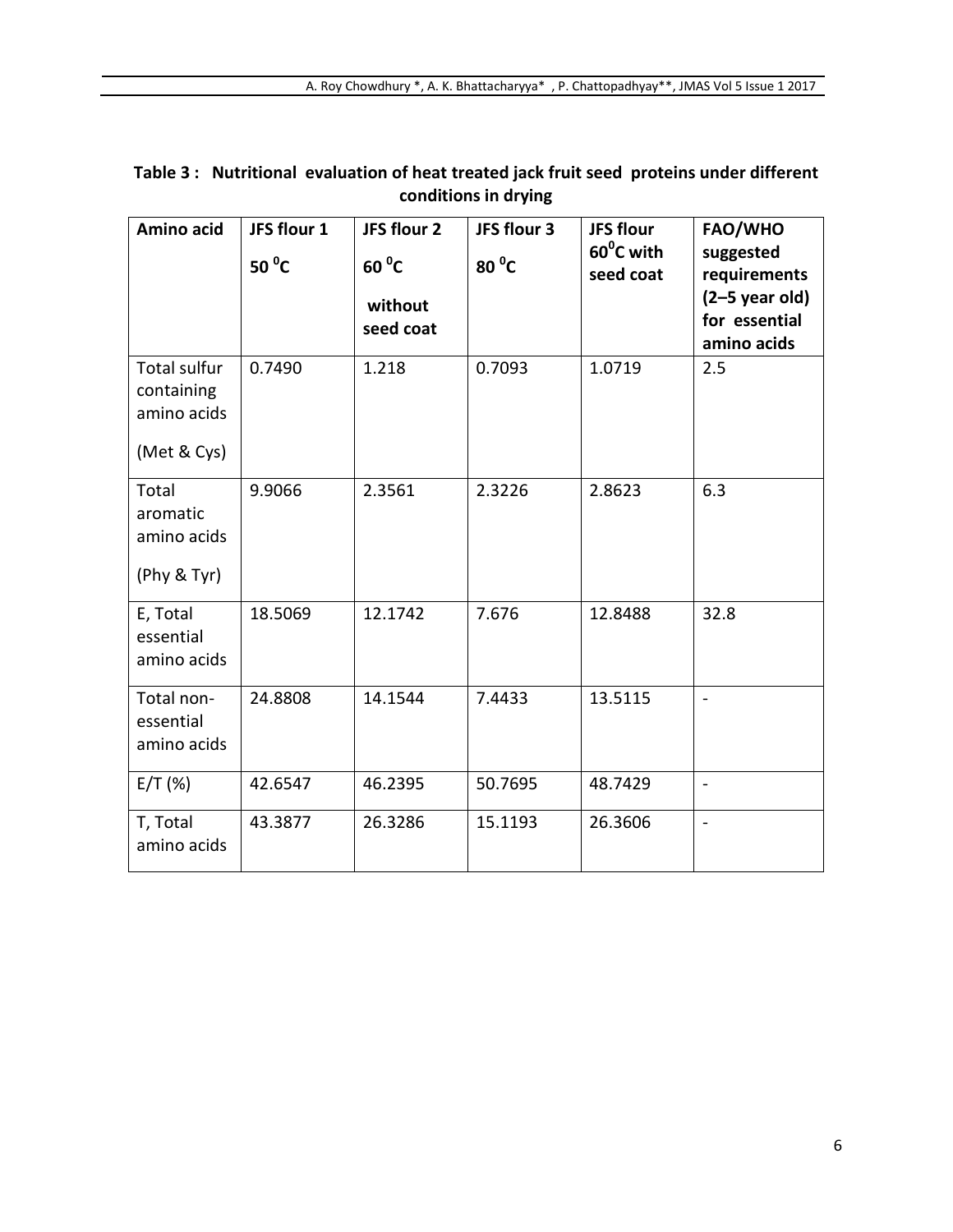#### **3.3 In vitro digestibility**



B P0 P5 P10 P30 P60 P60 P30 P10 P5 P0 P120 M

Figure **4 P :** Picture of SDS PAGE of JFS Figure **5P :** Picture of SDS PAGE of Jack fruit seed protein with pepsin **Exercise 2** Protein with pepsin and trypsin

#### **4. Discussions**

The amino acid compositions (gm /100 g of protein/ flour) of Jackfruit seed flours upon various heat treatment during drying operation are shown in **Table 2**. The FAO/WHO suggested requirements of the essential amino acids for 2–5 year old are also included (FAO/WHO, 1990) [23]. Jackfruit seed flour ( JFS flour) proteins are rich in arginine, leucine , serine and valine which are to some extent consistent with the data of the amino acids found in soya protein isolate [24, 25, 26]. Although the sulfur-containing amino acids (Metheonine and Cystine ) might be to some extent destroyed by the HCl-hydrolysis method used for this study, their contents in JFS flour were remarkably low (Metheonine  $0.3502$  gm/100 gm of flour at 60  $^0$ C). In comparison, the essential amino acids Valine , Phenylalanine and Tyrosine of JFS flour treated at 50 $\rm ^{0}C$  were retained to greater extent than that of treated at higher temperature. The Arginine content in less heat treated flour was found more. The proportion of essential amino acids to the total amino acids (E/T) for JFS flour , suggests that the JFS flour could be used as a functional adjunct to have more nutritional amino acids. The E/T % of JFS flour protein showed an increasing pattern on heat treatment starting from 50  $^0C$  flour to 80  $^0C$  one though the retention of essential amino acids was found to be present in excess at lower temperature treated flours. According to the FAO/WHO suggested requirements for 2–5 year old infants, only Leucine was found to be limiting at elevated temperature on drying. Except this amino acid, other essential amino acids are sufficient for the FAO/WHO suggested requirements for 2– 5 year old infants. Interestingly, the sulfur-containing amino acids were found to be in excess in case of JFS flours with and without coat, treated at 60  $^0$ C. There is the evidence of the presence of all types of essential amino acids for heat treated flours but more retention was observed for flour treated at low temperature,  $50^0$ C . The retention of phenylalanine, arginine and hystidine was more in 50<sup>0</sup>C flour, and hence this flour can be utilized in developing food for children. A comparison was also drawn for two varieties of flours; treated at 60  $^0$ C with or without seed coat, on the basis of E/T% and the result suggests that flours with seed coat having E/T % 48.74 which is 2.5% higher than that for flours without seed coat. This may be inferred that a few essential amino acids were conserved in seed coat.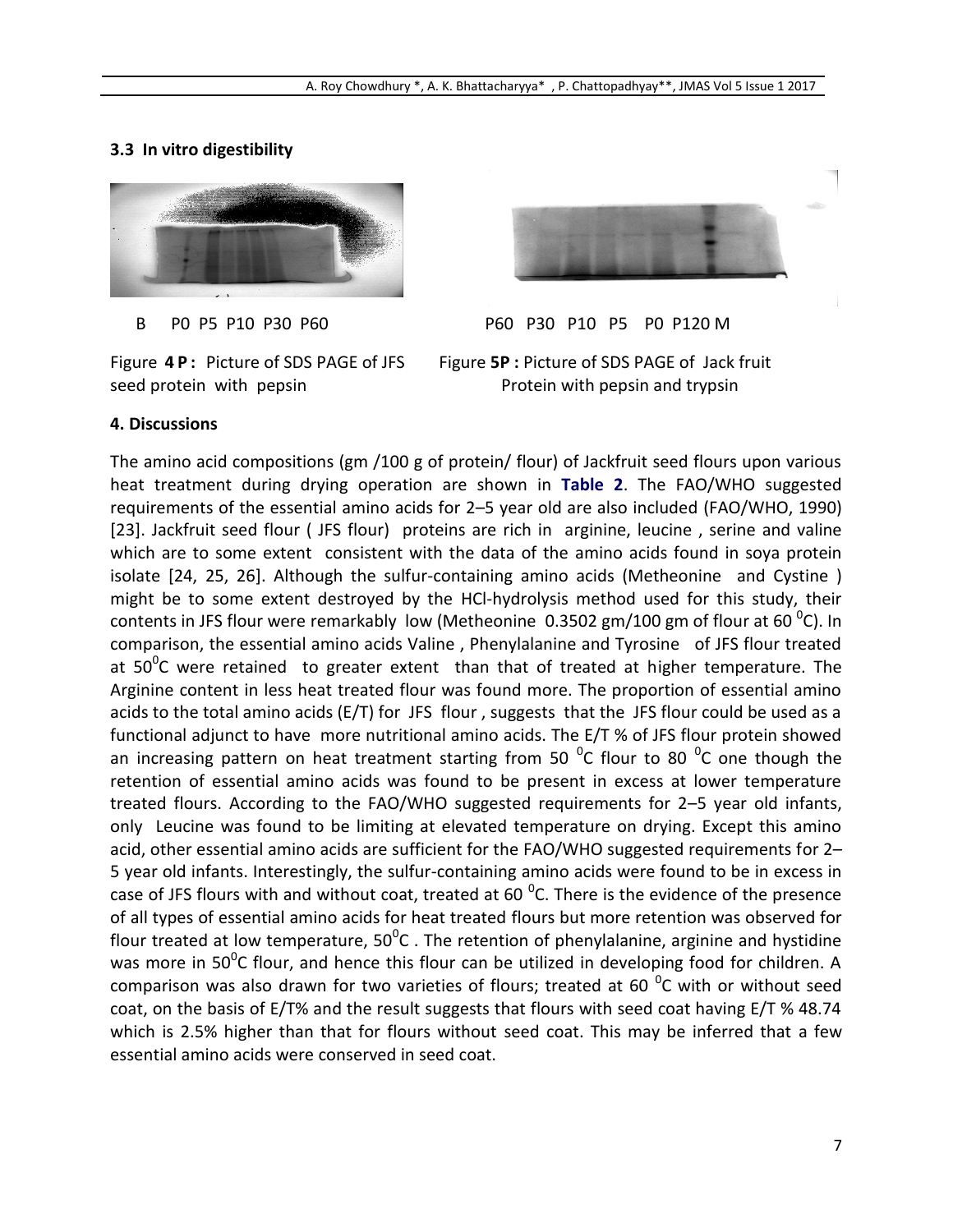The  $60^0C$ heat treated flours with or without seed coat provide better lysine for supplementation. As the wheat flour is limiting in lysine content, blending with these varieties flours and proteins can provide better nutrition in food preparation. The presence of total essential amino acids in the flours treated at lesser temperatures,  $50^0$ C and  $60^0$ C, suggests that the supplementation of these flours with conventional flours could be a tool for developing foods with higher nutritional status.

The in vitro digestibility of tray dried jackfruit seed protein was evaluated using the sequential pepsin and trypsin digestion model, by SDS-PAGE as shown in **Figures 4P and 5P**. During the pepsin digestion, the protein constituents of jackfruit seeds were rapidly digested by pepsin within about 5 minute, to release oligo-peptides with molecular weight (MW) less than 40.0 KDa in SDS-PAGE profile **(Fig 4P , Lane 2 and 3 ).** The protein band which will have similar mass with the marker protein as 195 or within the value of 195-127 KDa was found to be released immediately after 5minute of pepsin digestion and became gradually fade as time proceeded which indicates that the proteins with high molecular mass was slowly being digested by the action of the enzyme pepsin.

After the pepsin-digested hydrolysates were adjusted to pH 8.0, the addition of trypsin led to further decline in the MW distribution of the oligo-peptides **(Fig. 5P, Lanes 1-6 )** after 60 – 120 minute. The evidence of protein with molecular mass of 195 KDa or similar was not found in **Fig 5P** for pepsin –trypsin digest. Only protein band observed even after trypsin digestion was of molecular weight within 32 KDa - 40 KDa value. The Gel picture revealed that jackfruit seed protein having molecular weight within 32 KD-40 KD value were much less prone to pepsintrypsin digestion (**Fig.5P, Lanes 1-6 ).** This may be attributed to the difference in protein stability of these subunits in acid medium (at about pH 2.0). The difference in the pepsin digestion pattern among two bands of molecular weight 195 KDa and 32 KDa - 47 KDa and may be attributed to the difference in the availability of catalytic sites of protein substrates to pepsin. The poor solubility or the presence of insoluble aggregates of JFS protein might result in direct decline in the availability of these sites, during the initial pepsin digestion. The closer observation was reported in case of hemp protein isolate (Tang et al., 2006) .The pepsinreleased peptides with high hydrophobicity are usually unstable at pH 8.0, and might interact to form some kinds of aggregates. Thus, the difference of trypsin digestion pattern for JFS protein may be attributed to the differences in the form and size of aggregates formed from the pepsin digested hydrolysates. It is obvious that the formation of the aggregates largely comes from the contribution of the digestion of the subunits.

#### **5. Conclusion:**

As the current study focuses on a nonconventional seed, jackfruit seed, its flours and proteins , information on the flour protein with their amino acid building blocks for different heat treated flours were obtained through analysis. The flours prepared at varied heat treatment from the raw seeds under different conditions of processing showed that methionine and alanine are found to be absent at low temperature whereas at elevated temperature treatment leucine was found to be diminished. The heat treated flours contained essential amino acids.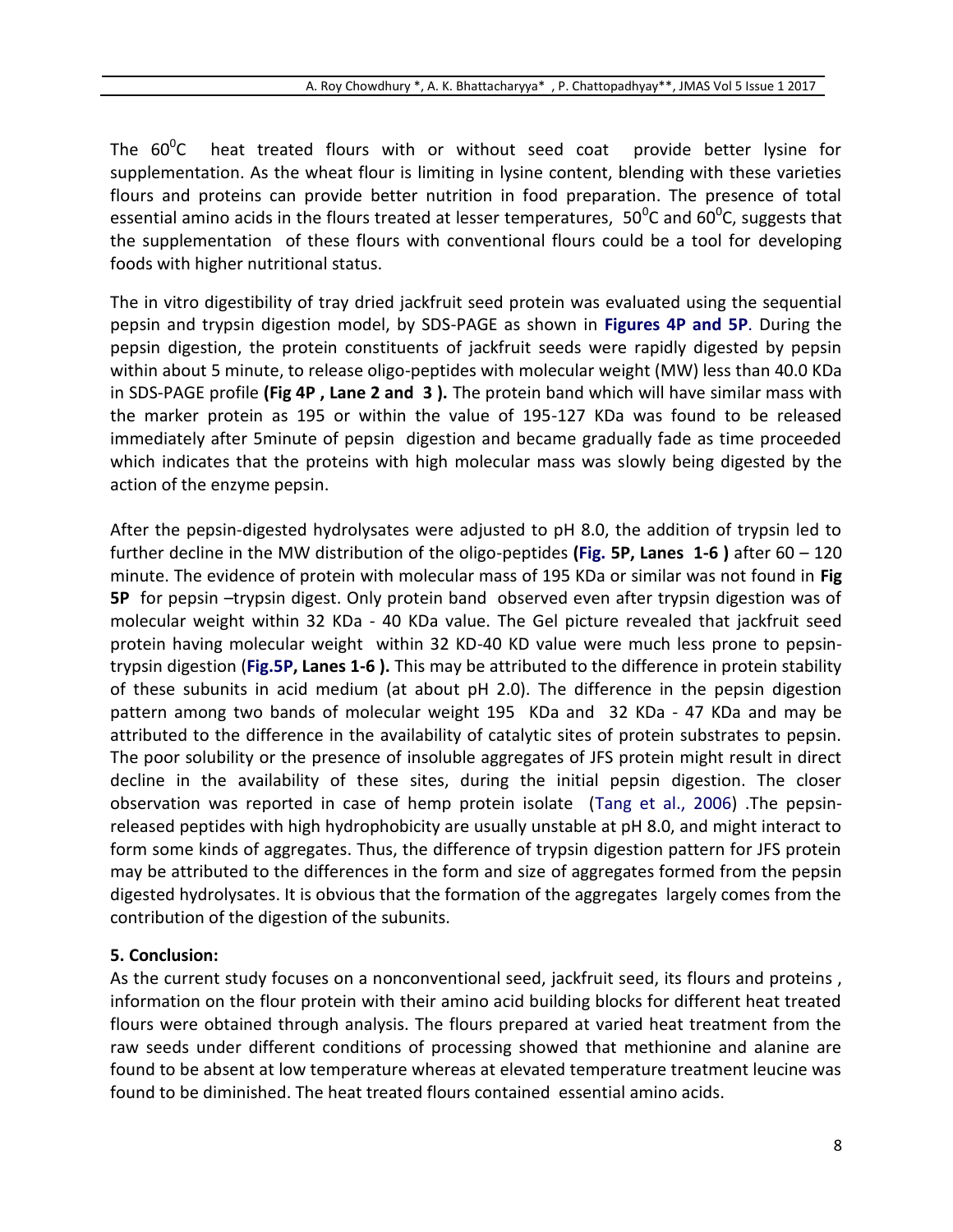Information of food value of 100 gm of edible portion of dried seeds is scanty. Presence of antinutritional factors such as tannin and trypsin inhibitor has been reported, resulting in digestive ailment when eaten raw [27]. Also wet and dry heat treatments have been reported to be effective in detoxifying protease inhibitors and heat is the most efficient Pepsin and trypsin digest of the extracted Jackfruit seed flour proteins showed that the protein with KDa value of 195 along with 32 KDa - 40 KDa was more in zero hour and slowly gets digested indicating that no inhibition of enzyme takes place.But even after 120 minute fraction of the hydrolysate, showed a trace fraction of protein band having molecular weight of 32 KDa - 40 KDa. This might be the protein which is not acted upon by the enzyme system whereas other proteins present initially are not been retained in the digest with the extended run time.

It has been reported that severe heat treatment denatures protein better than inactivation of inhibitors [28]. Hence the extracted protein from heat treated flour and the subsequent invitro digestibility study of it would address suitably the nutritional aspects. However 60 $^0$ C treated flour is the choice for better sensory characteristics though nutritionally 50<sup>0</sup>C is also good. The gross amino acid content of Jackfruit seed protein treated at 60  $^{\circ}$ C will be treated as the higher quality flour with a view to nutrition [29].

#### **References**

1. [P Siddhuraju, P.S Mohan, K Becker,](http://www.sciencedirect.com/science/article/pii/S0308814602001796) 2002, Studies on the antioxidant activity of Indian Laburnum (*Cassia fistula* L.): a preliminary assessment of crude extracts from stem bark, leaves, flowers and fruit pulp, [Food Chemistry,](http://www.sciencedirect.com/science/journal/03088146) [79, Issue 1,](http://www.sciencedirect.com/science/journal/03088146/79/1) 61–67

2. E. Josefsson, 1972, Nutritional value and use of rapeseed meal, Swedish Seed Association, Svalof ( Sweden), Chapter 15, Rapeseed, Elsevier publishing company

3. [Xian-Sheng Wang, Chuan-He Tang, Xiao-Quan Yang](http://www.sciencedirect.com/science/article/pii/S0308814607006358) and [Wen-Rui Gao,](http://www.sciencedirect.com/science/article/pii/S0308814607006358) 2008, Characterization, amino acid composition and *in vitro* digestibility of hemp (*Cannabis sativa* L.) proteins[, Food Chemistry,](http://www.sciencedirect.com/science/journal/03088146) [107, Issue 1,](http://www.sciencedirect.com/science/journal/03088146/107/1) 11–18

4. Chavan, U.D., D.B. Mckenzie and F. Shahidi, 2001, Functional properties of protein isolates from beach pea (*Lathyrus maritius* L.), Food Chemistry, 74, 177-187.

5. Nunes, A.; Correia, I.; Barros, A. and Delgadillo, I., 2004, Sequential in vitro pepsin digestion of uncooked and cooked sorghum and maize samples, Journal of Agricultural and Food Chemistry, 52, 2052-2058

6. V Vadivel & M Pugalenthi, 2010, Evaluation of nutritional value and protein quality of an underutilized tribal food legume, Indian Journal of Traditional Knowledge, 9(4), 791-797

7. Wu, H., Wang, Q., Ma, T. and Ren, J., 2009, Comparative studies on the functional properties of various protein concentrate preparations of peanut protein, Food Research International, 42, 343-348.

8. Singh A, Kumar S and Singh IS., 1991, Functional properties of jack fruit seed flour, *Lebensm – Will u Technol,* 24**,** 373-374.

9. Tulyathan, V., Tanuwong, K., Songjinda, P., and Jaiboon, N., 2002, Some physicochemical properties of jackfruit *(Artocarpus heterophyllus Lam*.) seedflour and starch, Science Asia, 28, 37–41.

10. Mukprasirt, A. and Sajjaanantakul, K., 2004, Physico-chemical properties of flour and starch from jackfruit seeds (*Artocarpus heterophyllus Lam.)* compared with modified starches, International Journal of Food Science and Technology, 39, 271–276.